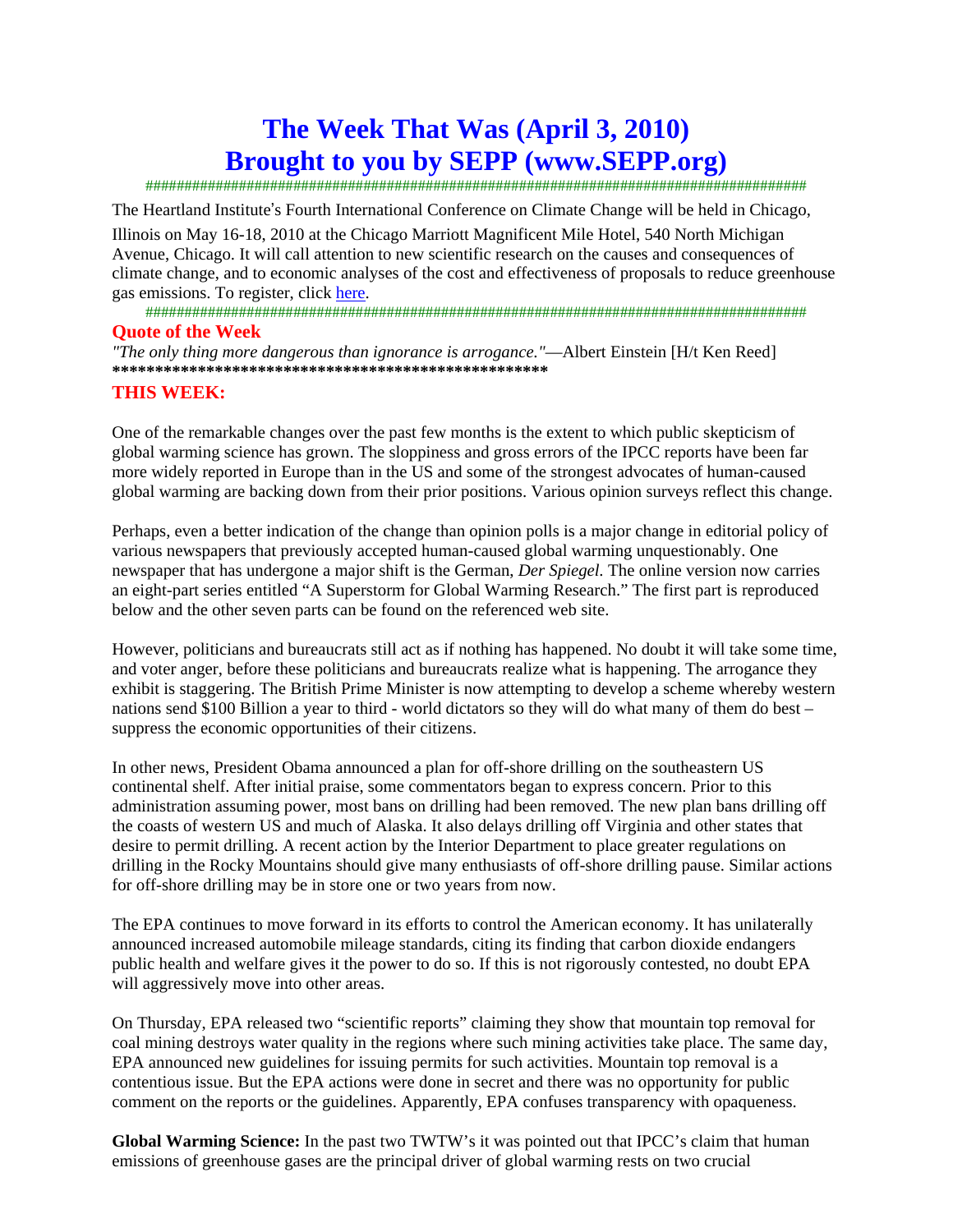assumptions. The first assumption is that the three datasets used to calculate average global surface-air temperatures have been rigorously maintained. Climategate, the Russian Institute of Economic Analysis, the work of Joseph D'Aleo, Anthony Watts, et al, revealed that this critical assumption is false. Hadley-CRU, NOAA-NCDC, and NASA-GISS have failed to rigorously maintain their datasets. It is likely that the datasets contain a significant warming bias of an unknown magnitude.

The second assumption required for IPCC's claim is that the IPCC has a virtually complete understanding of the natural causes of temperature change. The failure of the earth to warm over the past ten years even as carbon dioxide emissions increased demonstrates the failure of this assumption.

Figure SPM-2 in the Technical Summary for Policymakers of IPCC's Assessment Report 4 (2007) shows the natural and human forcings on climate considered by the IPCC. There is only one natural warming influence considered – changes in solar irradiance. There are three major human warming influences considered (for purposes here, cooling influences are ignored). The human warming influences are carbon dioxide emissions, other greenhouse gases, and tropospheric ozone. The sum of the coefficients given to the human warming influences is 25 times that of the coefficient for the only natural warming influence considered. With calculated human warming influence 25 times that of natural warming influence, no wonder the IPCC considers it necessary to bury the Medieval Warm Period.

Also, Figure SPM-1 in the same report gives changes in greenhouse gases from ice cores over the past 10,000 years. It shows gradual rise since 5,000 years ago and exponential increase over the last century. When comparing this with temperatures from Greenland ice cores for the past 10,000 years [Figure 2.B, NIPCC 2008 p. 4] one realizes that changes in greenhouse cases cannot begin to explain past changes in temperatures.

An upcoming TWTW will discuss how the IPCC reports dismiss the physical evidence showing significant changes in temperatures over the past 10,000 years. \*\*\*\*\*\*\*\*\*\*\*\*\*\*\*\*\*\*\*\*\*\*\*\*\*\*\*\*\*\*\*\*\*\*\*\*\*\*\*\*\*\*\*\*\*

## **SCIENCE EDITORIAL #10-2010 (April 3, 2010)**

By S. Fred Singer, President, Science and Environmental Policy Project

## **ClimateGate Whitewash**

There is now a desperate effort afoot by assorted climate alarmists to explain away the revelations of the incriminating e-mails leaked last year from the University of East Anglia (UAE). But the ongoing investigations so far have avoided the real problem, namely whether the reported warming is genuine or simply the manufactured result of manipulation of temperature data by scientists in England and the United States.

The latest report is by the British House of Commons' Science and Technology Committee, which largely absolved Philip Jones, head of UEA's Climate Research Unit and author of most of the e-mails. How can we tell that it's a whitewash? Here are some telltale signs:

- It refers to the e-mails as "stolen"
- It did not take direct testimony from scientifically competent skeptics
- Yet it derives the conclusion that there is nothing wrong with the basic science and that warming is human caused – essentially endorsing the IPCC

None of the investigations have gone into any detail on how the data might have been manipulated. But this is really the most important task for any investigation, since it deals directly with the central issue: Is there an appreciable human influence on climate change in the past decades?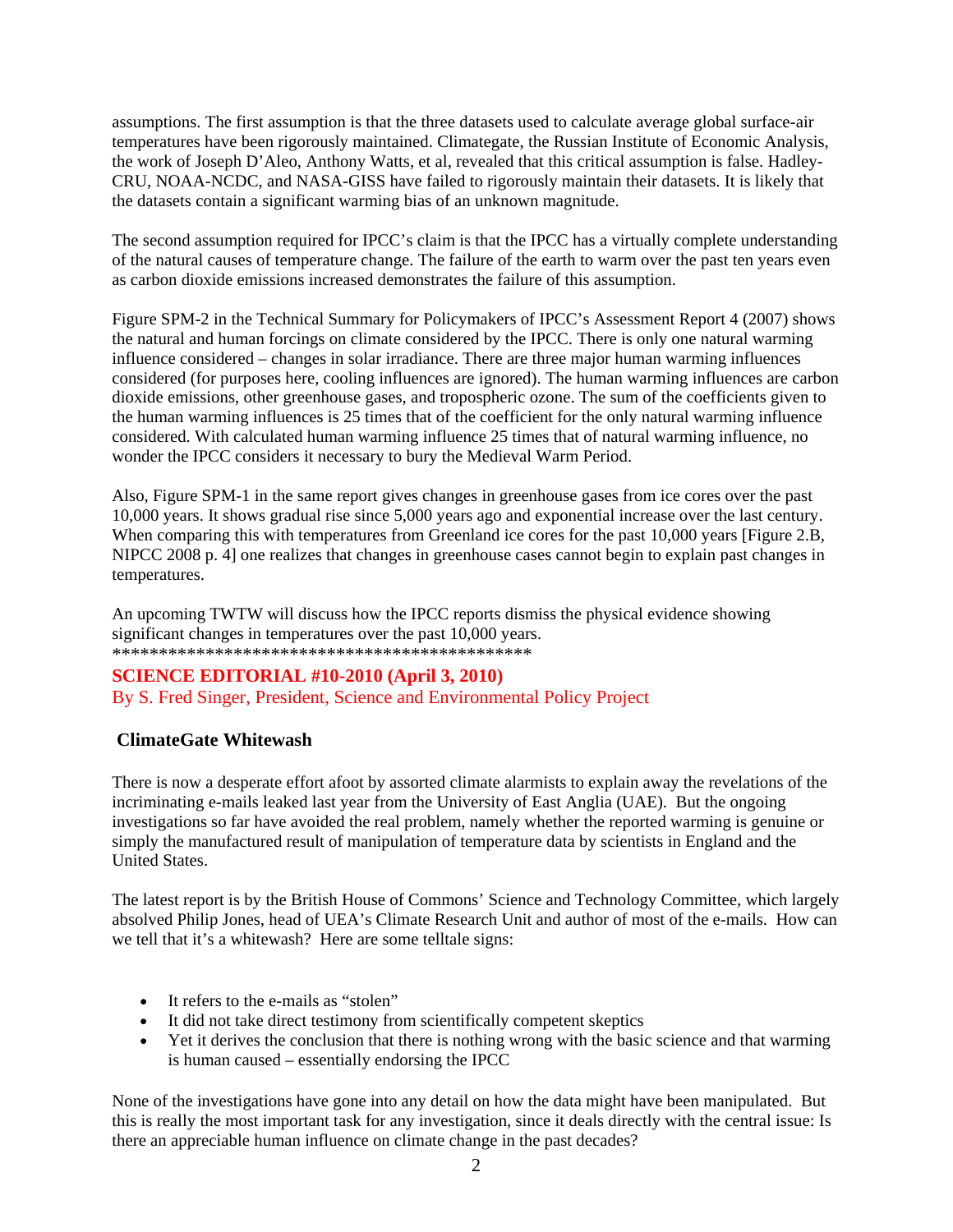Instead, much of the attention of newspapers, and of the public, has focused on secondary issues: the melting of Himalayan glaciers, the possible inundation of the Netherlands, deforestation of the Amazon, crop failures in Africa, etc. While these issues demonstrate the sloppiness of the IPCC process, they don't tell anything about the cause of the warming: natural or anthropogenic.

So what do the e-mails really reveal? We know that Jones and his gang tried and largely succeeded in "hiding the decline" of temperature by using what he termed "Mike's [Mann] *Nature* trick." Most people think it refers to CRU tree ring data after 1960, which do show a decline in temperature. However, I believe that it refers to Michael Mann's "trick" in hiding the fact that his multi-proxy data did not show the expected warming after 1979. So he abruptly cut off his analysis in 1979 and simply inserted the thermometer data supplied by Jones, which do claim a strong temperature increase. Hence the hockeystick, suggesting a sudden major warming during the past century.

Only a thorough *scientific* investigation will be able to document that there was no strong warming after 1979, that the instrumented warming record is based on data manipulation, involving the selection of certain weather stations, [and the de-selection of others that showed no warming], plus applying insufficient corrections for local heating.

\*\*\*\*\*\*\*\*\*\*\*\*\*\*\*\*\*\*\*\*\*\*\*\*\*\*\*\*\*\*\*\*\*\*\*\*\*\*\*\*\*\*\*\*

**ARTICLES:** [For the numbered articles below please see the attached pdf.]

#### **1. A Superstorm for Global Warming Research -- Part 1 of an 8 Part Series**

By Marco Evers, Olaf Stampf and Gerald Traufetter, Spiegel Online [H/t Toshio Fujita, Charles Minning] http://www.spiegel.de/international/world/0,1518,686697,00.html

#### **2. Environmental 'Crisis' and Government Power**

By Barun Mitra, WSJ Asia, Mar 23, 2010 http://online.wsj.com/article/SB10001424052748703775504575136733707732628.html

#### **3. How to tell sceptics from deniers**

The Scientific Alliance, Apr 1, 2010 http://scientific-alliance.org/ [Excerpt]

#### **4. America's New Nuclear Option**

By Steven Chu, WSJ, Mar 23, 2010 http://online.wsj.com/article/SB20001424052748704231304575092130239999278.html#mod=todays\_us \_opinion [SEPP Comment: Unless the government is willing to relax regulations the approval process could be a lawyer's dream]

#### **5. The President's Oil Drilling Bait and Switch**

By Steve Milloy, IBD, Mar 31, 2010 http://www.investors.com/NewsAndAnalysis/Article.aspx?id=528997

**6. Warming Is Just Latest Misuse of Science**  By Thomas Sowell, IBD, Mar 30, 2010 http://www.investors.com/NewsAndAnalysis/Article.aspx?id=528852 \*\*\*\*\*\*\*\*\*\*\*\*\*\*\*\*\*\*\*\*\*\*\*\*\*\*\*\*\*\*\*\*\*\*\*\*\*\*\*\*\*\*\*\*\*\*

**NEWS YOU CAN USE:**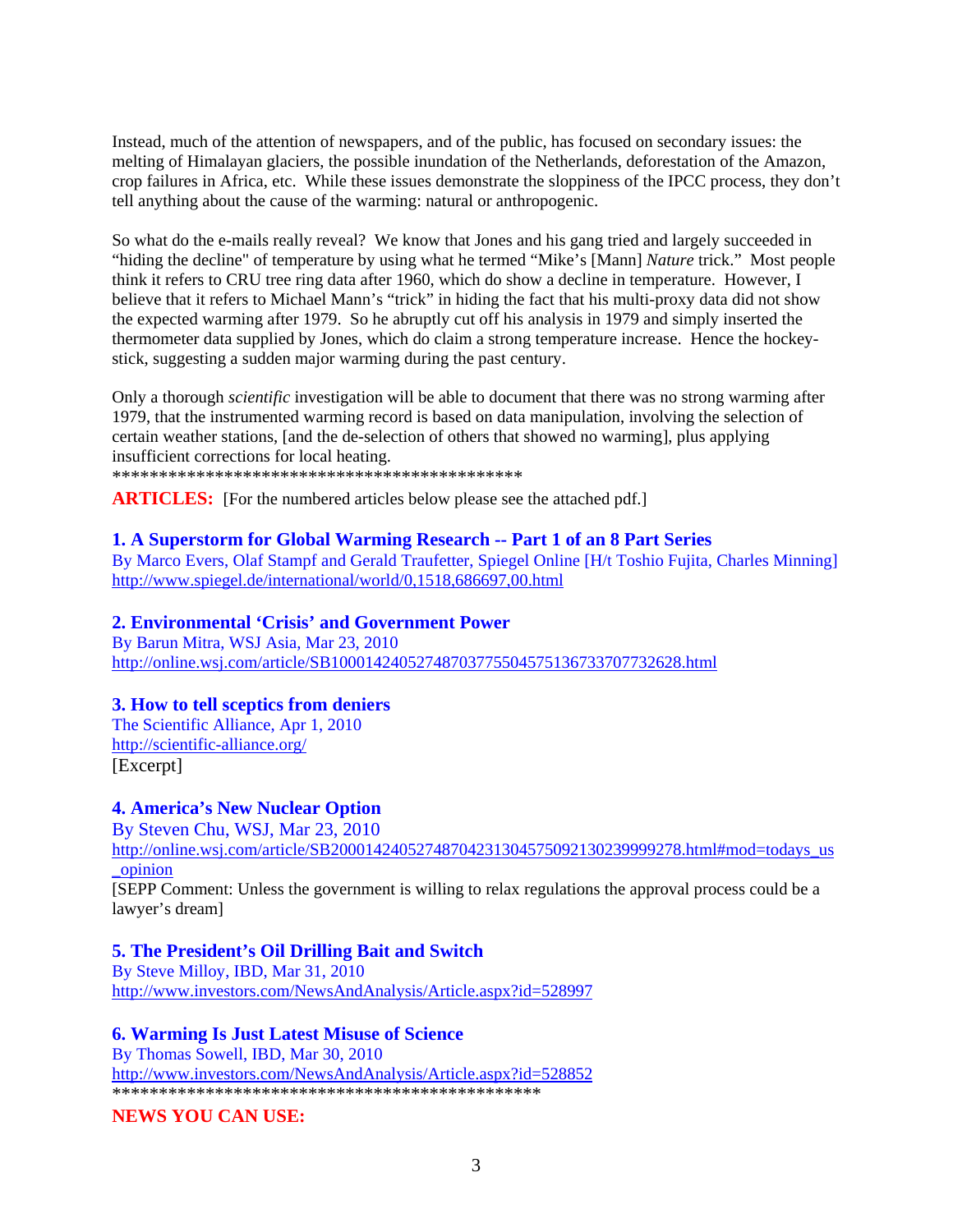## *Survey of Weathercasters and Other Weather Stories*

**Among Weathercasters, Doubt on Warming**  By Leslie Kaufman, NYT, Mar 29, 2010 http://www.nytimes.com/2010/03/30/science/earth/30warming.html?th&emc=th [SEPP Comment: The New York Times version.]

#### **AMS/NWA sponsored survey of TV weathercasters: 63% Believe Global Warming is Mostly Natural**

Only 4% trust politicians on climate change information George Mason University Center for Climate Change Watts Up With That Mar 29, 2010 http://wattsupwiththat.com/2010/03/29/ams-sponsored-survey-of-tv-weathercasters-63-of-tvweathercasters-believe-global-warming-is-mostly-natural/ [SEPP Comment: The released version.]

## **Russia's top weatherman's blow to climate change lobby as he says winter in Siberia may be COLDEST on record**

By Will Stewart, Daily Mail, Mar 24 2010 [H/t Bob Kay] http://www.dailymail.co.uk/news/worldnews/article-1260132/Russian-weatherman-strikes-blow-climatechange-lobby-announcing-winter-Siberia-coldest-record.html

## **Wikipedia Article on the 2009-2010 Winter in Europe, storm by storm**

H/t Joseph D'Aleo, http://en.wikipedia.org/wiki/Winter\_of\_2009%E2%80%932010\_in\_Europe

# *Energy and Energy Policy*

**Pity the poor grid controller**  By John Brignell, Number Watch, Mar 28, 2010 http://www.numberwatch.co.uk/2010%20March.htm [SEPP Comment: An excellent overview of why microgeneration of electric power is a **bad** idea.]

# **BP Begins Big Push To Revive Iraq's Oil**

By Russell Gold, WSJ, Mar 31, 2010 http://online.wsj.com/article/SB20001424052702303601504575154030706013588.html#mod=todays\_us \_page\_one

## **U.S. Nuclear News: Where There's Smoke ….**

Power News, Mar 31, 2010 [H/t Toshio Fujita] http://www.powermag.com/POWERnews/2611.html [Fires and other news on nuclear power plants.]

## **Christie Takes Down Global Warming Paranoia**

By Paul Chesser, American Spectator, Mar 25, 2010 http://spectator.org/blog/2010/03/25/christie-takes-down-global-war [SEPP Comment: Quiet actions by New Jersey's new governor]

**France abandons plans to introduce carbon fuel tax over competition fears**  By Peter Allen, Daily Mail, Mar 24, 2010

http://www.dailymail.co.uk/news/worldnews/article-1260121/France-abandons-plans-introduce-carbonfuel-tax-competition-fears.html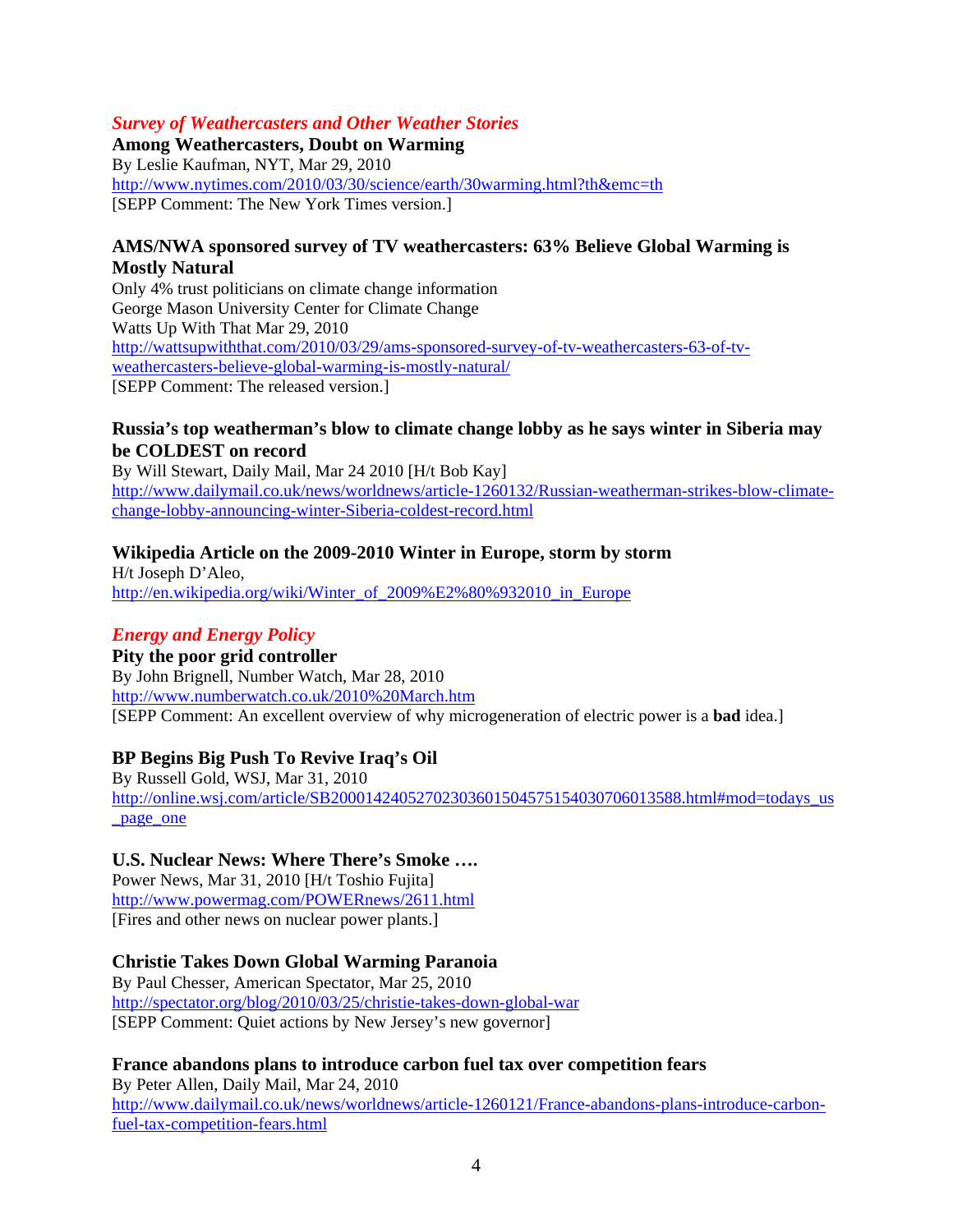# **'Cap and Trade' Loses Its Standing as Energy Policy of Choice**

By John Broder, NYT, Mar 25, 2010 http://www.nytimes.com/2010/03/26/science/earth/26climate.html?ref=science

# **Cap and Trade Tax**

IBD Editorial, Mar 30, 2010 http://www.investors.com/NewsAndAnalysis/Article.aspx?id=528912

# **Renewables Top 140 Billion Dollars In Global Revenues**

By Staff Writers, Bio Fuel Daily, Mar 23, 2010 [H/t Toshio Fujita] http://www.biofueldaily.com/reports/Renewables Top 140 Billion Dollars In Global Revenues 999.h tml

[SEPP Comment: With the wind industry taking in \$63.5 Billion world-wide, why does it need cash subsidies? In the US, the subsidies include 30% up-front cash.]

## **State preservation chief cites wind farm impact**

By Beth Daley, Boston Glove, Mar 23, 2010 [H/t Thomas Burch] http://www.boston.com/news/education/higher/articles/2010/03/23/state\_preservation\_chief\_cites\_wind\_f\_ arm\_impact/

[SEPP Comment: According to Massachusetts to historic preservation official, building a wind farm in Nantucket Sound will cause an impact unparalleled in state history.]

## *Administration Policy on Drilling*

#### **Drill, Mr. President, Drill**

Investors Business Daily, Mar 31, 2010 http://www.investors.com/NewsAndAnalysis/Article.aspx?id=529012

# **Drilling Bits**

Editorial, WSJ, Apr 1, 2010 http://online.wsj.com/article/SB20001424052702304252704575156232874752288.html#mod=todays\_us \_opinion

# **New Obama plan will NOT increase U.S. energy supplies**

By Daniel Kish, Washington Examiner, Apr 1, 2010 [H/t Robert Bradley] http://www.washingtonexaminer.com/opinion/columns/OpEd-Contributor/Dan-Kish-New-Obama-planwill-NOT-increase-US-energy-supplies--89675262.html

## **Obama Energy Announcement: More Imported Oil, Less Domestic Production, Fewer Jobs**

Editorial, Institute for Energy Research, Mar 31, 2010 [H/t Randy Randol] http://www.instituteforenergyresearch.org/2010/03/31/obama-energy-announcement-more-imported-oilless-domestic-production-fewer-jobs/

# **Settlement Reached Over Rocky Mountains Drilling**

WSJ, AP, Mar 31, 2010

http://online.wsj.com/article/SB10001424052702304252704575156143708629692.html?mod=WSJ\_Ener gy\_leftHeadlines

[SEPP Comment: Using a favorite EPA ploy of taking advantage of litigation to an out of court settlement to expand power, the Interior Department agreed to intensify regulatory restrictions on drilling for oil and gas in the Rocky Mountains. Will it do the same for off-shore drilling?]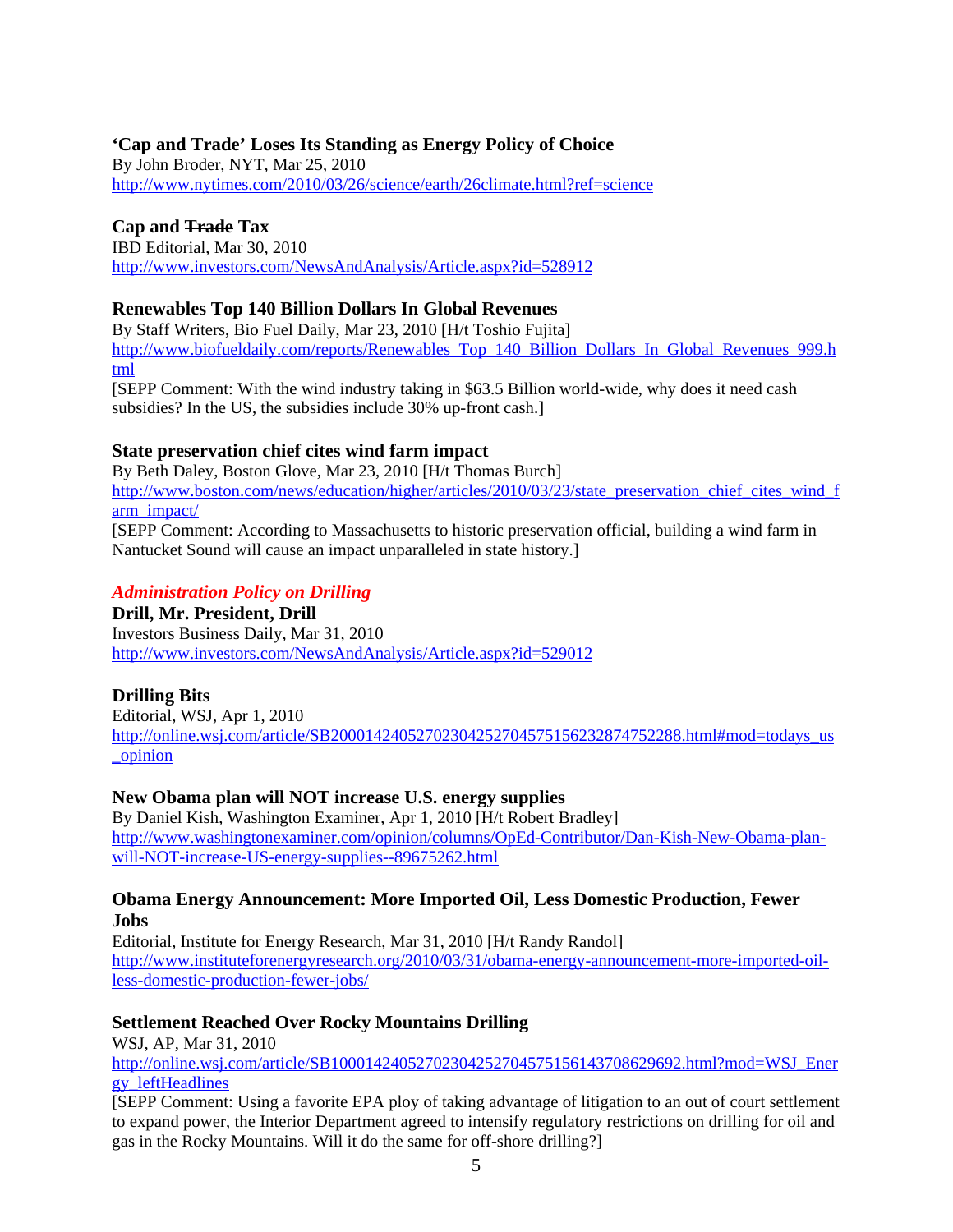## *Climate and Other Gates*

**NASA Data Worse Than Climate-Gate Data, Space Agency Admits**  By Blake Snow, Fox News, Mar 30 2010 http://www.foxnews.com/scitech/2010/03/30/nasa-data-worse-than-climategate-data/

#### **'Gulf Stream isn't slowing down', finds research**

By Tom Peck, Independent, UK, Mar 30, 2010 [H/t Bob Kay] http://www.independent.co.uk/environment/climate-change/gulf-stream-isnt-slowing-down-findsresearch-1930657.html

## **End-phase of the Climate Wars?**

By Barry Bill, Quadrant, Mar 21, 2010 http://www.quadrant.org.au/blogs/doomed-planet/2010/03/end-phase-of-the-climate-wars "History may see the interview of CRU's Professor Phil Jones by the BBC's Roger Harrabin on 12 February 2010 as the opening of the end-phase of the long-running "alarmists versus sceptics" debate."

## **The mystery deepens: Where did that decline go?**

How the 1970's kept getting warmer for the next 30 years Joanne Nova http://joannenova.com.au/2010/03/the-mystery-deepens-where-did-that-decline-go/ [SEPP Comment: Hiding the decline the old fashion way, fudge.]

## **Public skepticism prompts Science Museum to rename climate exhibition**

By Ben Webster, Times, Mar 24, 2010 [H/t Bob Kay] http://www.timesonline.co.uk/tol/news/environment/article7073272.ece

## **'I'm not quitting' says under-fire UN climate boss**

By Michael McCarthy, The Independent, Mar 27, 2010 [H/t Bob Kay] http://www.independent.co.uk/environment/climate-change/im-not-quitting-says-underfire-un-climateboss-1928872.html

## **Rajendra Pachauri: Climate scientists face 'new form of persecution'**

By David Adam, Guardian, UK, Mar 26, 2010, [H/t Bob Kay] http://www.guardian.co.uk/environment/2010/mar/26/rajendra-pachauri-climate-science-persecution [SEPP Comment: For decades the IPCC has luxuriated in the claim that it is "The Authority" in climate change. Pachauri arrogantly dismissed a rigorous study of Himalayan glaciers as "voodoo science." Now that the IPCC's absurd claims are being challenged, it is being "persecuted."]

## *Climategate Inquiry by the House of Commons*

**Can we trust the 'Climategate' inquiry?**  By Christopher Booker, Telegraph, UK, Mar 27, 2010 http://www.telegraph.co.uk/comment/7530961/Can-we-trust-the-Climategate-inquiry.html

**Hacked climate emails inquiry cleared Jones but serious questions remain**  By Fred Pearce, Guardian, UK, Mar 31, 2010 http://www.guardian.co.uk/environment/cif-green/2010/mar/31/hacked-climate-email-inquiry-phil-jones

## *Winners and Losers*

**The trillion-dollar question is: who will now lead the climate battle?**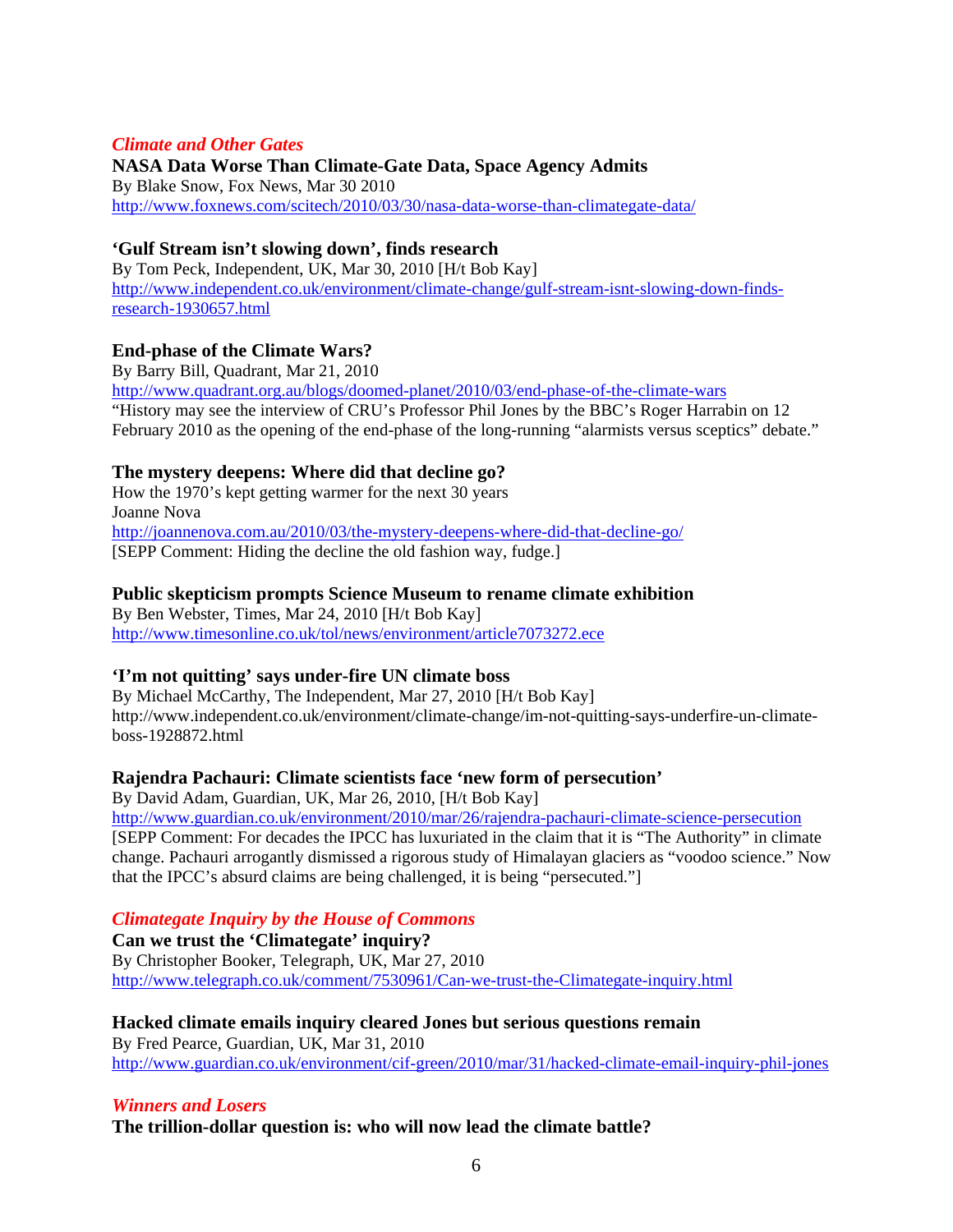Political and business leaders gather this week in an attempt to revive the world's faltering challenge to global warming. But they face a battle to lift the cloud of scepticism that has descended over climate science and chart a new way forward

By Paul Harris, John Vidal, Robin McKie, Guardian, UK, Mar 28, 2010 [H/t Bob Kay] http://www.guardian.co.uk/environment/2010/mar/28/un-climate-change-meeting-london

# **UK PM Wants Climate Finance Group Meeting To Signal Progress**

By Selina Williams, Dow Jones Newswires, Apr 1, 2010

http://www.nasdaq.com/aspx/stock-market-news-

story.aspx?storyid=201003311243dowjonesdjonline000575&title=uk-pm-wants-climate-finance-groupmeeting-to-signal-progress

[SEPP Comment: Western 'leaders' agreeing to send \$100 Billion a year to third world tyrants to impoverish the population of their nations is progress? See "It's Always "Earth Hour" in North Korea" below.]

# **WWF hopes to find \$60 billion growing on trees**

By Christopher Booker, Telegraph, UK, Mar 20, 2010 http://www.telegraph.co.uk/comment/columnists/christopherbooker/7488629/WWF-hopes-to-find-60 billion-growing-on-trees.html [How to cash in on carbon credits.]

## *US EPA On the March*

**Endangerment Findings**  By Patrick J. Michaels, National Review, Mar 24, 2010 http://article.nationalreview.com/428969/endangered-findings/patrick-j-michaels

# **E.P.A. Delays Plants' Pollution Permits**

By John M. Broder, NYT, Mar 29, 2010 http://www.nytimes.com/2010/03/30/science/earth/30emissions.html?th&emc=th

# **U.S. EPA Goes Unconstitutional: Time to Rein in a Rogue Agency**

By Marlo Lewis, Master Resource, Mar 30, 2010 http://www.masterresource.org/2010/03/u-s-epa-goes-unconstitutional/

# **EPA Limits on Greenhouse Gases Will Shift U.S. Production Overseas**

By William O'Keefe, IBD, Mar 30, 2010 http://www.investors.com/NewsAndAnalysis/Article.aspx?id=528848

# **E.P.A. to Limit Water Pollution From Mining**

By Tom Zeller, NYT, Apr 1, 2010 http://www.nytimes.com/2010/04/02/science/earth/02coal.html?th&emc=th

# *Miscellaneous Articles*

**A Second Big Bang In Geneva?**  By Michio Kake, WSJ, Apr 1, 2010 http://online.wsj.com/article/SB20001424052702304252704575155710695957900.html#mod=todays\_us \_opinion

## **NASA plans big boost to climate research budget**

By Marc Kaufman, Washington Post, Apr 1, 2010 [H/t Conrad Potemra] http://www.washingtonpost.com/wp-dyn/content/article/2010/03/31/AR2010033104062.html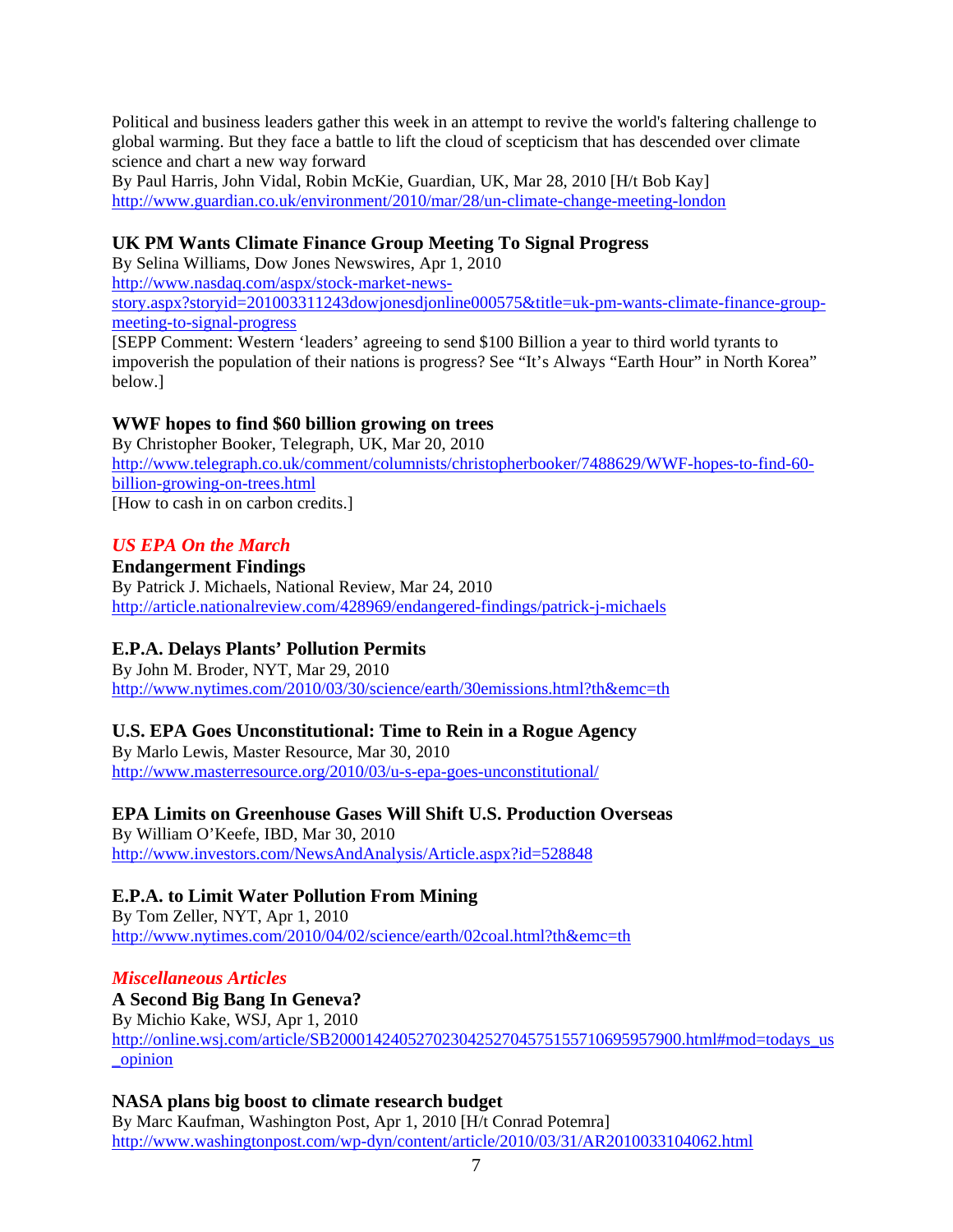## **LockMart Selected to Advance Ocean Thermal Energy Conversion Utility Power Plants**

By Staff Writers, Energy Daily, Mar 22, 2010 [H/t Toshio Fujita] http://www.energydaily.com/reports/LockMart\_Selected\_To\_Advance\_Ocean\_Thermal\_Energy\_Conversion\_Utility\_Power Plans 999.html

#### **'Cold fusion' moves closer to mainstream acceptance**

Physorg.comMar 21, 2010 [H/t Toshio Fujita] http://www.physorg.com/news188377829.html

## **It's Always "Earth Hour" in North Korea**

By Alan Caruba, Warning Signs, Mar 26, 2010 http://factsnotfantasy.blogspot.com/2010/03/its-always-earth-hour-in-north-korea.html [SEPP Comment: A somber thought to consider when Western "leaders" scheme to send \$100 Billion a year to third word tyrants.]

## **Shake, Rattle, Seattle**

By Peter Yanev, NYT, Mar 27, 2010 http://www.nytimes.com/2010/03/28/opinion/28yanev.html?th&emc=th [SEPP Comment: Something real to worry about.]

# **The Plural of 'junk science' is still junk**

By Jeff Stier, ACSH, NY Post, Mar 31, 2010 http://www.nypost.com/p/news/opinion/opedcolumnists/the\_plural\_of\_junk\_science\_is\_still\_8tVYDd7lK MV7EQCh5zgPUK#ixzz0jlW9BJEo [Comments on studies purporting to show workers at "ground zero" were subject to unusual toxins.]

\*\*\*\*\*\*\*\*\*\*\*\*\*\*\*\*\*\*\*\*\*\*\*\*\*\*\*\*\*\*\*\*\*\*\*\*\*\*\*\*\*\*\*\*\*\*\*\*\*\*

# **BELOW THE BOTTOM LINE:**

## **Meat, dairy diet not tied to global warming**

By Jennifer Harper, The Washington Times, Mar 23, 2010 http://www.washingtontimes.com/news/2010/mar/23/meat-dairy-diet-not-tied-to-global-warming/ "Forget all that indecorous talk of animal flatulence, cow burps, vegetarianism and global warming. Welcome to Cowgate."

## *When Nature Creates It Then Takes Away; Blame Mankind!*

**Disputed isle in Bay of Bengal disappears into sea**  By Nirmala George, WALB news, (AP), Mar 27, 2010 http://www.walb.com/Global/story.asp?S=12194057

## **The Birth and Death of an Island in the Bay of Bengal**

By Nils-Axel Mörner, SPPI Blog, [H/t Rancois Guillaumat] http://sppiblog.org/news/the-birth-and-death-of-an-island-in-the-bay-of-bengal [SEPP Comment: In the previous AP version this temporary island became a rock.]

## *Would a rose by any other climate smell as sweet?*

**Flowers losing scent due to climate change: A rose may soon stop smelling like a rose** New Straits Times, Mar 22, 2010 http://news.asiaone.com/print/News/AsiaOne%2BNews/Malaysia/Story/A1Story20100322-206015.html ######################################################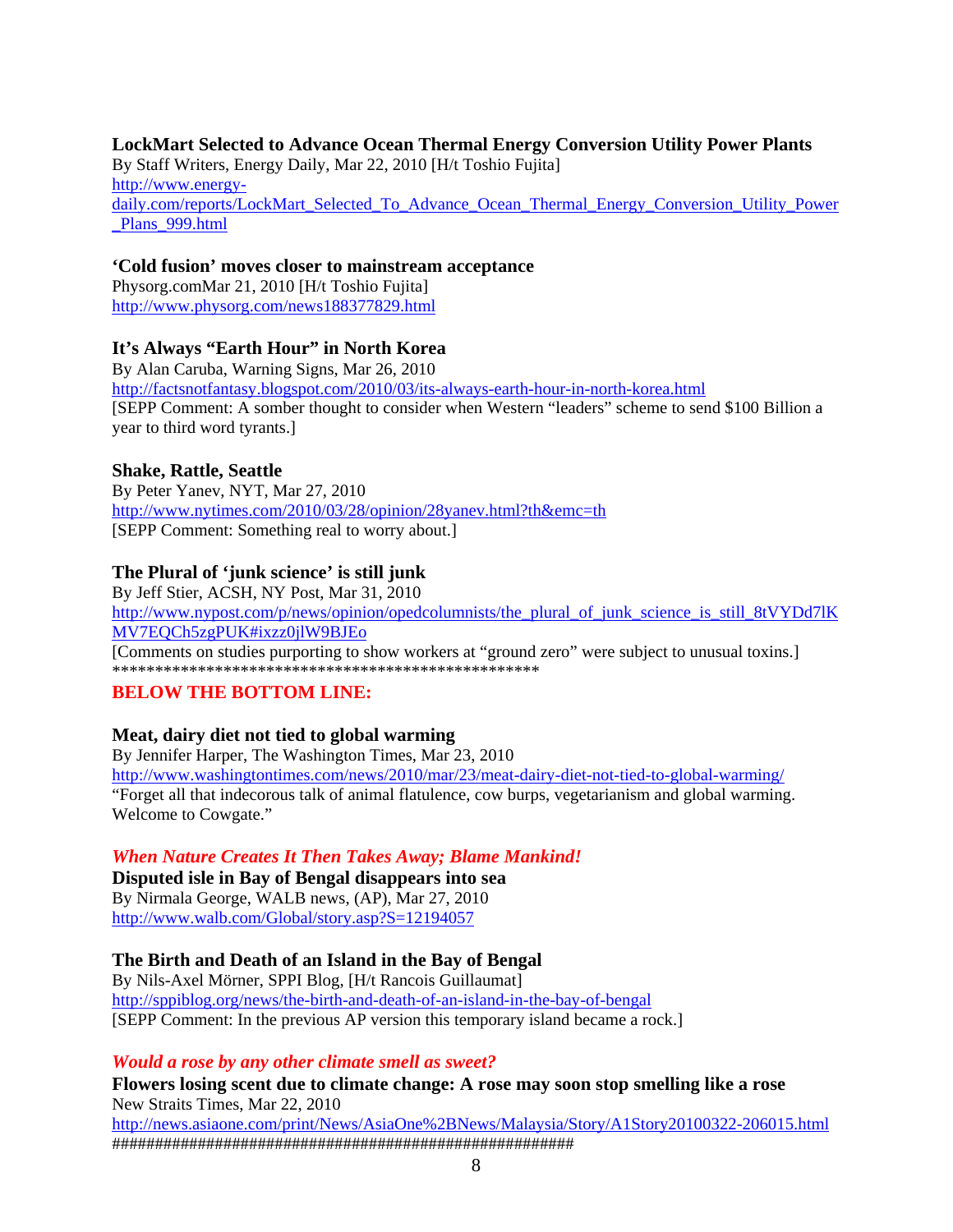## **1. A Superstorm for Global Warming Research -- Part 1 of an 8 Part Series**

By Marco Evers, Olaf Stampf and Gerald Traufetter Spiegel Online [H/t Toshio Fujita, Charles Minning] http://www.spiegel.de/international/world/0,1518,686697,00.html

#### **Plagued by reports of sloppy work, falsifications and exaggerations, climate research is facing a crisis of confidence. How reliable are the predictions about global warming and its consequences? And would it really be the end of the world if temperatures rose by more than the much-quoted limit of two degrees Celsius?**

Life has become "awful" for Phil Jones. Just a few months ago, he was a man with an enviable reputation: the head of the Climate Research Unit (CRU) at the University of East Anglia in Norwich, England, an expert in his field and the father of an alarming global temperature curve that apparently showed how the Earth was heating up as a result of anthropogenic global warming.

Those days are now gone.

Nowadays, Jones, who is at the center of the "Climategate" affair involving hacked CRU emails, needs medication to fall sleep. He feels a constant tightness in his chest. He takes beta-blockers to help him get through the day. He is gaunt and his skin is pallid. He is 57, but he looks much older. He was at the center of a research scandal that hit him as unexpectedly as a rear-end collision on the highway.

His days are now shaped by investigative commissions at the university and in the British Parliament. He sits on his chair at the hearings, looking miserable, sometimes even trembling. The Internet is full of derisive remarks about him, as well as insults and death threats. "We know where you live," his detractors taunt.

Jones is finished: emotionally, physically and professionally. He has contemplated suicide several times recently, and he says that one of the only things that have kept him from doing it is the desire to watch his five-year-old granddaughter grow up.

#### **'100 Percent Confident'**

One of the conclusions of his famous statistical analysis of the world's climate is that the average temperature on Earth rose by 0.166 degrees Celsius per decade between 1975 and 1998. This, according to Jones, was the clear result of his research and that of many other scientists. [SEPP Comment: This is an exact copy from the article.]

"I am 100 percent confident that the climate has warmed," Jones says imploringly. "I did not manipulate or fabricate any data."

His problem is that the public doesn't trust him anymore. Since unknown hackers secretly copied 1,073 private emails between members of his research team and published them on the Internet, his credibility has been destroyed -- and so has that of an entire profession that had based much of its work on his research until now.

Those who have always viewed global warming as a global conspiracy now feel a sense of satisfaction. The so-called climate skeptics feel vindicated, because Jones, in his written correspondence with colleagues, all of them leading members of the climate research community, does not come across as an objective scientist, but rather as an activist or missionary who views "his" data as his personal shrine and is intent on protecting it from the critical eyes of his detractors.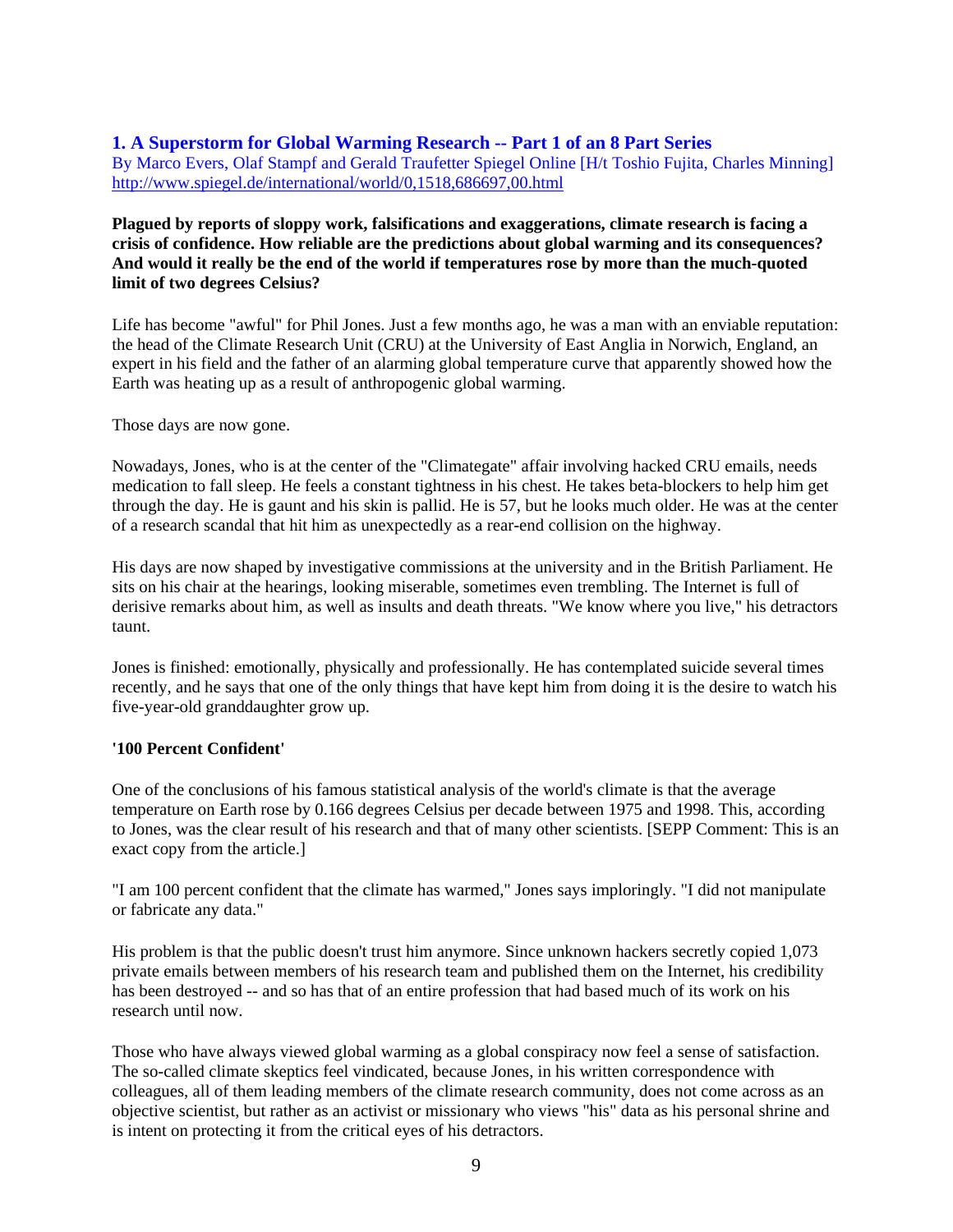#### **An Entire Branch of Science in Crisis**

The Climategate affair is grist for the mills of skeptics, who have gained growing support for their cause, particularly in English-speaking countries. What began with hacked emails in the United Kingdom has mushroomed into a crisis affecting an entire scientific discipline. At its center is an elite and highly influential scientific group, the Intergovernmental Panel on Climate Change (IPCC).

Working on behalf of the United Nations, the scientists organized under IPCC's umbrella -- including Phil Jones -- regularly prepare prognoses on the Earth's looming greenhouse climate. Without the IPCC reports, governments would not be embroiled in such passionate debate about phasing out the age of oil and coal.

In late 2007, the IPCC was even awarded the Nobel Peace Prize jointly with former US Vice President Al Gore. IPCC Chairman Rajendra Pachauri, as the personification of the world's conscience, accepted the award on behalf of his organization. "Climate change poses novel risks," Pachauri told his audience, saying that the decision to award the prize to the IPCC was "a clarion call for the protection of the earth as it faces the widespread impacts of climate change." He also warned of the risk of not taking action: "Every year of delay implies a commitment to greater climate change in the future."

#### **Sloppy Work**

Since then, the IPCC has experienced a dramatic fall from grace. Less than three years after this triumph, more and more mistakes, evidence of sloppy work and exaggerations in the current IPCC report are appearing. They include Jones' disputed temperature curve, the prediction that all Himalayan glaciers would disappear by 2035 -- which was the result of a simple transposition of numbers -- and the supposed increase in natural disasters, for which no source was given.

In mid-March, UN Secretary General Ban Ki Moon slammed on the brakes and appointed a watchdog for the IPCC. The InterAcademy Council, a coalition of 15 national academies of science, will review the work of the IPCC by this fall.

There is already a consensus today that deep-seated reforms are needed at the IPCC. The selection of its authors and reviewers was not sufficiently nonpartisan, there was not enough communication among the working groups, and there were no mechanisms on how to handle errors.

#### **Offering the Skeptics an 'Unprotected Flank'**

Also at issue is the position of IPCC Chairman Rajendra Pachauri, who is praised as a "leading global thinker" in his official biography. A railroad engineer by trade, Pachauri wrote an erotic novel and recommended that people reduce their meat consumption while traveling around the world to save the climate. He has cut a miserable figure during the current crisis. The climate guru summarily dismissed justified objections to the IPCC report as "voodoo science."

Germany's Leibniz Association, an umbrella group which includes several climate research institutions as its members, is the first professional organization to call for Pachauri's resignation. Leibniz President Ernst Rietschel believes that climate research is now "in a difficult situation" because the skeptics have been "offered an unprotected flank." Rietschel told SPIEGEL: "Rajendra Pachauri should take the responsibility for this and should resign."

On balance, the entire profession has been seriously harmed by the scandal. "We are currently suffering a massive erosion of trust," concludes German climatologist Hans von Storch. "Climate research has been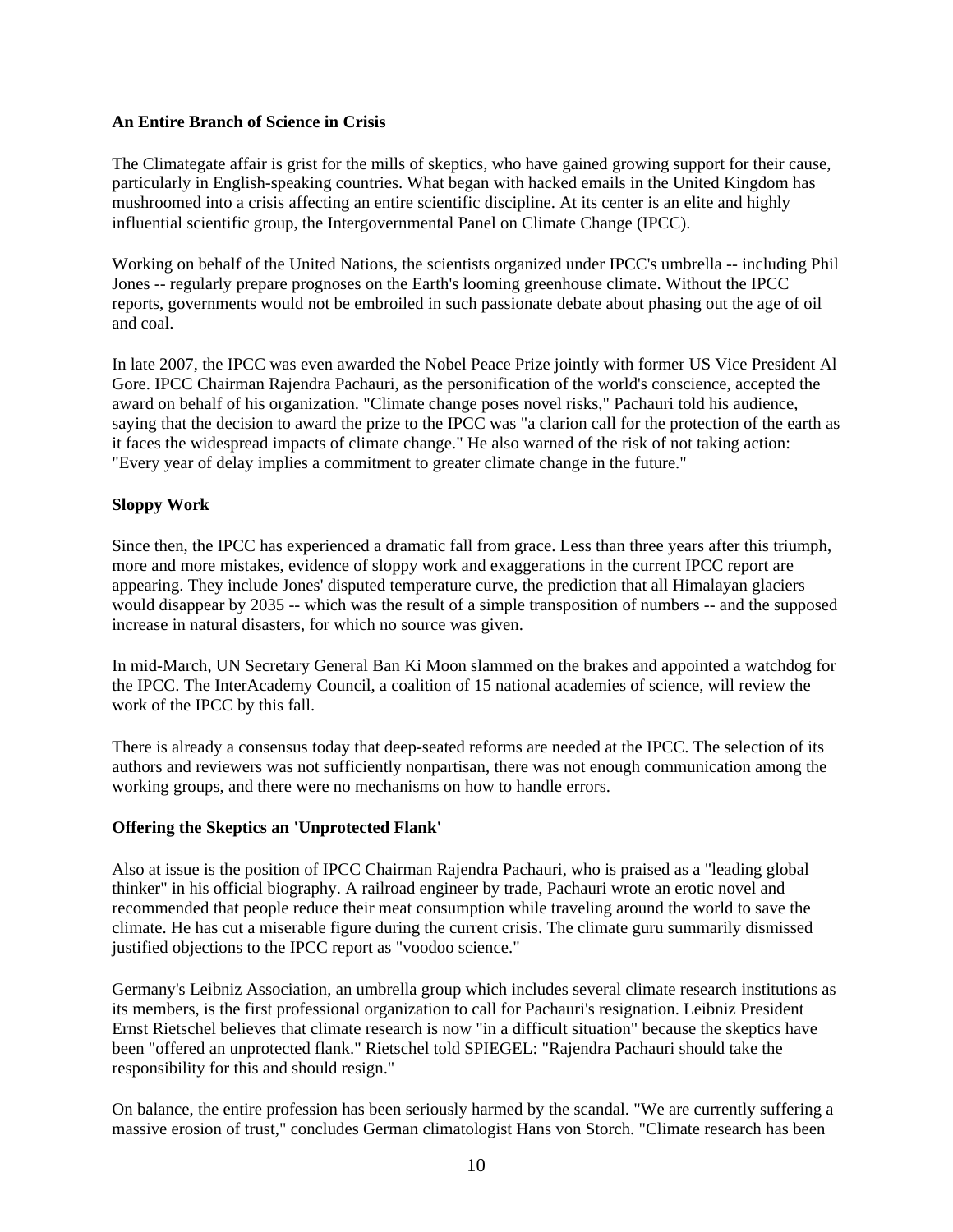corrupted by politicization, just as nuclear physics was in the pre-Chernobyl days, when we were led to believe that nuclear power plants were completely safe." \*\*\*\*\*\*\*\*\*\*\*\*\*\*\*\*\*\*\*\*\*\*\*\*\*\*\*\*\*\*\*\*\*\*\*\*\*\*\*\*\*\*\*\*\*

**2. Environmental 'Crisis' and Government Power**  By Barun Mitra, WSJ Asia, Mar 23, 2010 http://online.wsj.com/article/SB10001424052748703775504575136733707732628.html

The United Nations' Intergovernmental Panel on Climate Change admitted for the first time last month that it is facing a crisis of confidence. But the IPCC's failings go far beyond the recent spate of errors identified in its reports. The problem began with the global political climate that led to the formation of the IPCC two decades ago.

Contrary to popular perception, the IPCC is not a scientific organization. It does no research of its own. Composed of scientists nominated by different governments, its key function is to collate evidence of human-induced climate change, not just changes in climate.

It is hardly surprising that with such an inherently biased objective the scientists lost their objectivity. Many of them went on a crusade to support the political goal of proving anthropogenic global warming. Concerns about scientific objectivity and critical discourse were thrown overboard.

Why did political masters set such a nonscientific mandate for their scientists at the IPCC? Because over the past half century, governments have often ridden the green bandwagon to justify public-sector expansion.

Almost every decade we have witnessed the birth of a new green scare, apparently based on new scientific findings. First came the campaign against the pesticide DDT in the 1960s, followed by the population bomb in the 1970s. Then we had the campaign to protect forests and species in the 1980s, the ozone hole in the 1990s, and most recently the crescendo over climate change leading up to last year's Copenhagen summit.

Each time, the scare was shown to be false or overhyped. For instance, millions of people in the developing world died of malaria because DDT was wrongly vilified. It took decades to overcome the blanket ban of the chemical, and now it is once again being used to control mosquitoes in Africa.

Predictions of a rising population depleting the world's resources have proven equally false and destructive. India today is enjoying the demographic dividend of a young workforce, while China is getting worried at the prospect that it may become the first society in history to grow old before it becomes rich. Likewise, forests are making a surprising comeback in many parts of the world, as the rise in agricultural productivity and economic growth are lowering demand for agricultural land.

Clearly, the track record of green prophecies has been pathetic. And with the collapse of the Soviet empire, and periodic economic turmoil, (such as the Asian economic crisis in 1997, and the dot-com bust in 2000), the public's confidence in their leaders' capacity to make effective economic policies has been shaken. It is in this context that climate change provided a new opportunity for many governments to legitimize their role, and expand their scope.

The formation of the IPCC and its apparent focus on the science of climate change allowed the political establishments to claim science as the basis for proposed climate policies that increased the power of government and curtailed the private sector. The time frame of the projected climate change was longer than earlier green crusades, typically from 50 to 100 years. This allowed policy makers to escape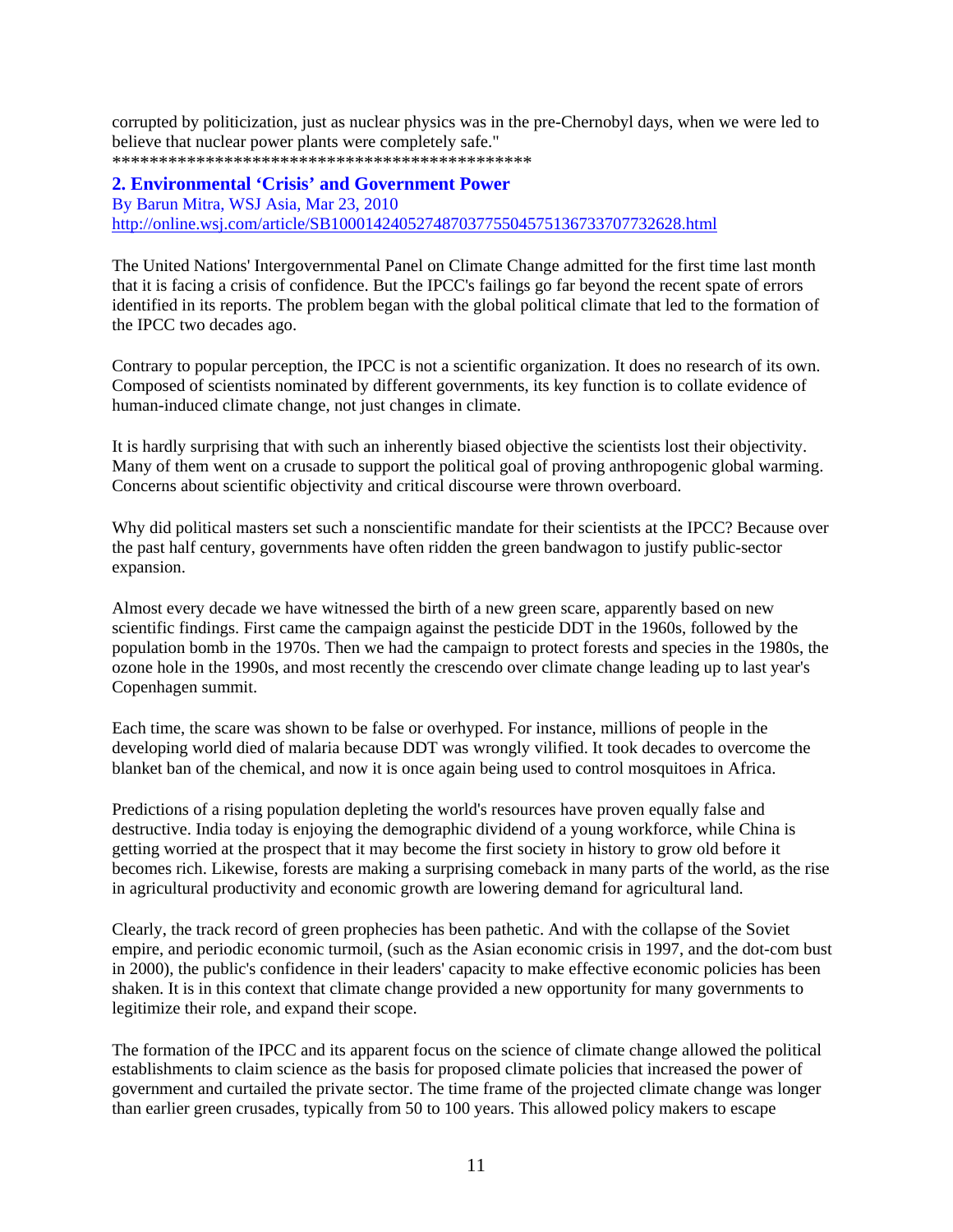accountability for their misguided policies since they would be out of office by the time the consequences became apparent.

The relationship between a section of political leaders and scientists turned out to be mutually reinforcing. Policy makers justified their empire building on the basis of "scientific consensus," and scientists found a very profitable avenue for political influence and access to funding.

To sell this climate strategy, political leaders and scientists adopted the classic carrot-and-stick approach. The rich countries offered money to the poor ones in an attempt to buy support for the climate policies. More recently there is the threat of trade sanctions, which reflect the stick.

This approach was apparent in the build-up to the Copenhagen summit last December. The distinction between scientists and activists virtually disappeared as the scaremongering reached a new depth. The rich countries' carrots virtually broke the Group of 77 developing-world nations, as some of the poorest countries found the lure of easy money in hand more attractive than the fruits of economic growth in the future.

The grand design failed on three counts, and the world was saved from the onslaught of the climate crusade. Copenhagen coincided with the global economic slowdown, and therefore the promise of money seemed more like a mirage. Second, the scientific authority of the IPCC collapsed. And finally, deepening developmental aspirations in some of the major developing countries, such as Brazil, China, India and South Africa, meant that the leadership in these countries could not afford to barter their economic future for the sake of some small change today.

The current crisis in the environmental movement is not limited to a few leading climate scientists; its root lies in the political shifts taking place in many countries. Leaders are being forced to take their responsibilities more seriously, and not to outsource it to scientists. And scientists will have to regain public confidence by returning to their traditional values of objectivity and intellectual rigor.

*Mr. Mitra is director of the Liberty Institute, an independent think tank in New Delhi, and a columnist for WSJ.com.*

\*\*\*\*\*\*\*\*\*\*\*\*\*\*\*\*\*\*\*\*\*\*\*\*\*\*\*\*\*\*\*\*\*\*\*\*\*\*\*\*\*\*

**3. How to tell sceptics from deniers**  The Scientific Alliance, Apr 1, 2010 http://scientific-alliance.org/ [Excerpt]

Scientists should, by nature, be sceptics. They should take nothing for granted and form judgements only on the basis of evidence. And they should be prepared to change their minds if different evidence conflicts with their opinion. But there is a big difference between what is desirable and what happens in practice. The debate continues to rage about what does and does not constitute true scientific scepticism, and the main focus of this debate is, hardly surprisingly, climate change.

According to an opinion article by three authors from the University of Edinburgh published in Nature (Vol 464; page 673), 'sceptics and deniers of climate change should not be confused'. The trouble is, the distinction is not an absolute, objective one; one man's rational scepticism is another's rampant denialism. The authors of this particular article (Jeremy Kemp, Richard Milne and Dave S Reay) nail their colours firmly to the mast in their opening paragraph:

*'Climate-change denial could have disastrous consequences, if it delays global action to cut carbon emissions. Denialism is gaining popularity because people have difficulty differentiating deniers' twisted*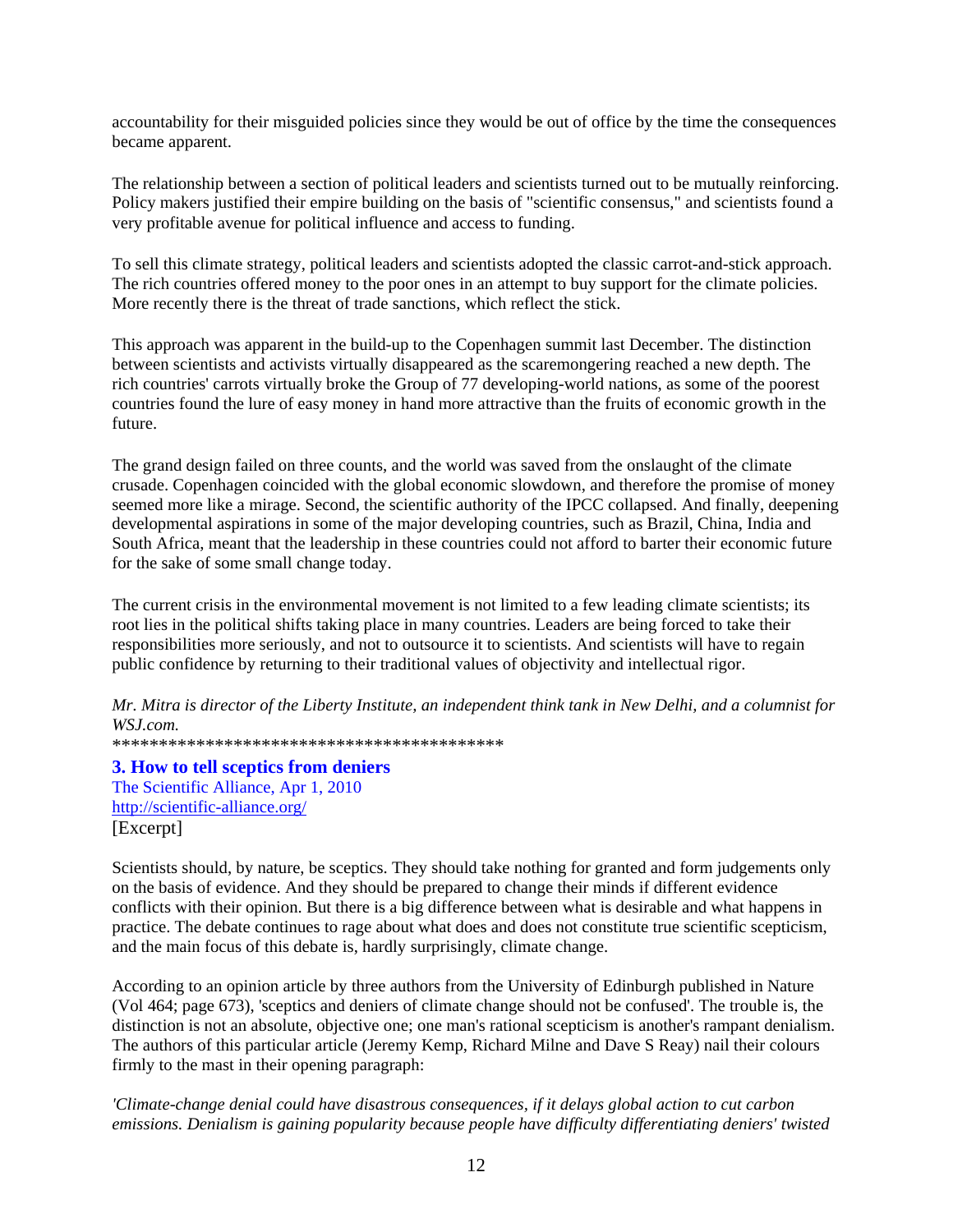*arguments from the legitimate concerns of genuine sceptics. We must stop deniers presenting themselves as the rightful regulators of scientific debate.'* 

What, we might ask, constitutes a 'twisted argument'? In the authors' words: *'Deniers use strategies that invoke conspiracies, quote fake experts, denigrate genuine experts, deploy evidence selectively and create impossible expectations of what research can deliver. . . By contrast, scepticism starts with an open mind, weighs evidence objectively and demands convincing evidence before accepting any claim.'* 

Put like that, who could disagree? But implicit in this article is the understanding that the evidence is compelling enough to attempt to rejig the global economy and remove the human influence on natural systems as far as possible. Scepticism is acceptable as long as it relates to details, but anything which might lead to doubt about the central tenets of belief is beyond the pale and must be suppressed.

In this highly polarised debate, both extremes have been guilty of the sins of supposed deniers. Conspiracy theories? On one hand, the 'denial industry' is said to be funded by Big Oil, with no credence given to the reality that there are plenty of independent (and unpaid) thinkers who question the orthodoxy, on the other, the 'climate change industry' is the purview of a clique of politically motivated activist scientists, despite the evidence that large numbers of perfectly rational academic scientists also subscribe to the broad picture of AGW. Deploy evidence selectively? Is pointing out the poor correlation between temperature of the upper troposphere with the predictions of the GHG hypothesis worse than seizing on any evidence of warming and using it to repeat the message that only humans can be to blame?

Far healthier would be a proper dialogue between those with legitimate, evidence-based criticisms of mainstream science (and, despite the attempts at marginalisation, there are plenty of them) and those who are persuaded by the evidence for AGW but who are prepared to be open-minded. Unfortunately, the media headlines have tended to be captured by those who shout the loudest and this can only increase the polarisation.

In the meantime, opinions such as that in the Nature article seem to be part of a counter-offensive by the global warming lobby. Having been unable to steamroller critics into submission, they now recognise that they have to engage to some degree. But this has largely (and unsurprisingly) taken the form of acknowledgement that minor mistakes have been made coupled with renewed assertions that the enhanced greenhouse effect has been shown beyond reasonable doubt to be causing an upward trend in average global temperature. The article by Kemp et al seems to be an attempt at appearing sweetly reasonable - by distinguishing between sceptics (good) and 'deniers' (bad) - while actually implicitly branding anyone outside the mainstream as a 'denier'. Perhaps we should be surprised that Nature should print something like this, at least without a counter-balancing viewpoint, but unfortunately the leading journals seem also to classify all who have rational doubts about AGW as 'deniers'.

The warfare seems set to continue, but there seems to be no sign of public opinion firming in support of the IPCC view on climate change. Without that, it is going to be almost impossible for democratic governments to do anything very meaningful to cut carbon dioxide emissions apart from investing in nuclear power and R&D projects on a range of power-generation and energy-saving options. But that will not stop them continuing to levy new 'green' taxes while they can. \*\*\*\*\*\*\*\*\*\*\*\*\*\*\*\*\*\*\*\*\*\*\*\*\*\*\*\*\*\*\*\*\*\*\*\*\*\*\*\*

## **4. America's New Nuclear Option**

By Steven Chu, WSJ, Mar 23, 2010

http://online.wsj.com/article/SB20001424052748704231304575092130239999278.html#mod=todays\_us \_opinion

[SEPP Comment: Unless the government is willing to relax regulations the approval process could be a lawyer's dream]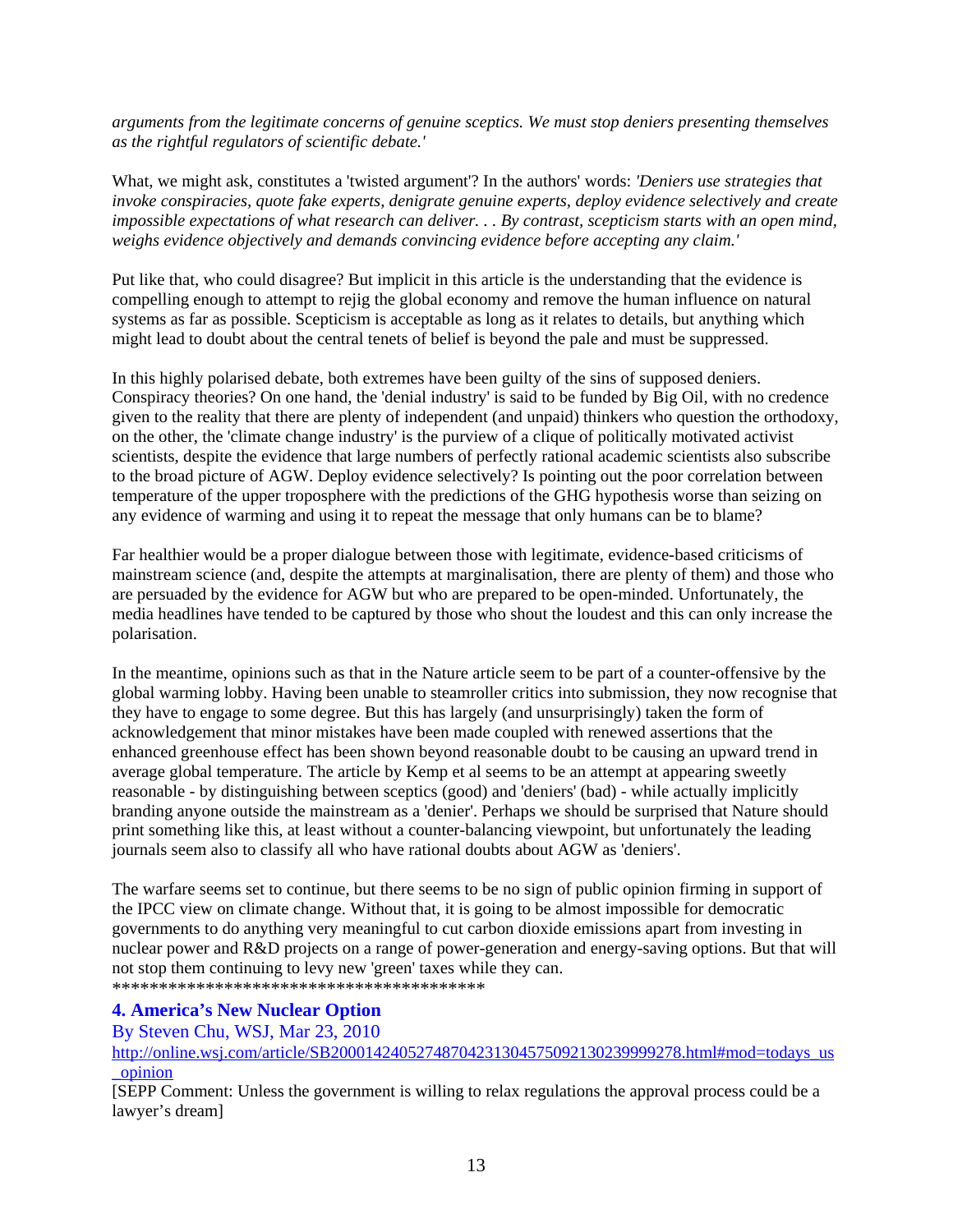America is on the cusp of reviving its nuclear power industry. Last month President Obama pledged more than \$8 billion in conditional loan guarantees for what will be the first U.S. nuclear power plant to break ground in nearly three decades. And with the new authority granted by the president's 2011 budget request, the Department of Energy will be able to support between six and nine new reactors.

What does all of this mean for the country? This investment will provide enough clean energy to power more than six million American homes. It will also create tens of thousands of jobs in the years ahead.

Perhaps most importantly, investing in nuclear energy will position America to lead in a growing industry. World-wide electricity generation is projected to rise 77% by 2030. If we are serious about cutting carbon pollution then nuclear power must be part of the solution. Countries such as China, South Korea and India have recognized this and are making investments in nuclear power that are driving demand for nuclear technologies. Our choice is clear: Develop these technologies today or import them tomorrow.

That is why—even as we build a new generation of clean and safe nuclear plants—we are constantly looking ahead to the future of nuclear power. As this paper recently reported, one of the most promising areas is small modular reactors (SMRs). If we can develop this technology in the U.S. and build these reactors with American workers, we will have a key competitive edge.

Small modular reactors would be less than one-third the size of current plants. They have compact designs and could be made in factories and transported to sites by truck or rail. SMRs would be ready to "plug and play" upon arrival.

If commercially successful, SMRs would significantly expand the options for nuclear power and its applications. Their small size makes them suitable to small electric grids so they are a good option for locations that cannot accommodate large-scale plants. The modular construction process would make them more affordable by reducing capital costs and construction times.

Their size would also increase flexibility for utilities since they could add units as demand changes, or use them for on-site replacement of aging fossil fuel plants. Some of the designs for SMRs use little or no water for cooling, which would reduce their environmental impact. Finally, some advanced concepts could potentially burn used fuel or nuclear waste, eliminating the plutonium that critics say could be used for nuclear weapons.

In his 2011 budget request, President Obama requested \$39 million for a new program specifically for small modular reactors. Although the Department of Energy has supported advanced reactor technologies for years, this is the first time funding has been requested to help get SMR designs licensed for widespread commercial use.

Right now we are exploring a partnership with industry to obtain design certification from the Nuclear Regulatory Commission for one or two designs. These SMRs are based on proven light-water reactor technologies and could be deployed in about 10 years.

We are also accelerating our R&D efforts into other innovative reactor technologies. This includes developing high-temperature gas reactors that can provide carbon-free heat for industrial applications, as well as advanced reactor designs that will harness much more of the energy from uranium.

Just as advanced computer modeling has revolutionized aircraft design—predicting how any slight adjustment to a wing design will affect the overall performance of the airplane, for example—we are working to apply modeling and simulation technologies to accelerate nuclear R&D. Scientists and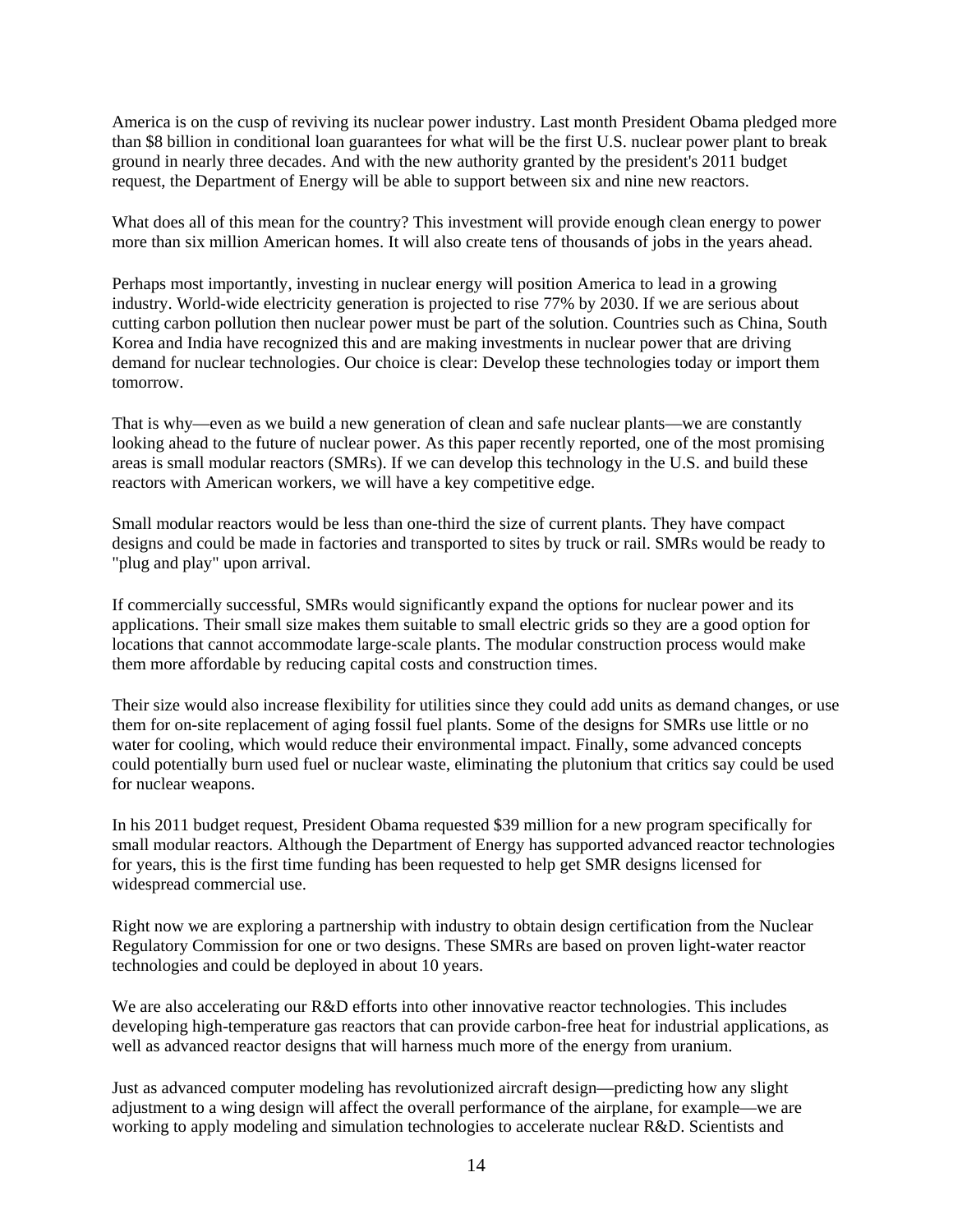engineers will be able to stand in the center of a virtual reactor, observing coolant flow, nuclear fuel performance, and even the reactor's response to changes in operating conditions. To achieve this potential, we are bringing together some of our nation's brightest minds to work under one roof in a new research center called the Nuclear Energy Modeling and Simulation Hub.

These efforts are restarting the nuclear power industry in the U.S. But to truly promote nuclear power and other forms of carbon-free electricity, we need long-term incentives. The single most effective step we could take is to put a price on carbon by passing comprehensive energy and climate legislation. Requiring a gradual reduction in carbon emissions will make clean energy profitable—and will fuel investment in nuclear power.

*Mr. Chu is the U.S. Secretary of Energy.* \*\*\*\*\*\*\*\*\*\*\*\*\*\*\*\*\*\*\*\*\*\*\*\*\*\*\*\*\*\*\*\*\*\*\*\*\*\*\*\*\*\*\* **5. The President's Oil Drilling Bait and Switch**  By Steve Milloy, IBD, Mar 31, 2010 http://www.investors.com/NewsAndAnalysis/Article.aspx?id=528997

So President Obama says he's for more offshore oil drilling. Does he really mean it? Would it matter if he did?

Addressing the latter question first, consider President George W. Bush called for offshore drilling in June 2008, when gasoline prices hit \$4 per gallon and Congress was less Democrat-controlled than today.

Nothing happened — well, that's not exactly true.

Offshore drilling advocates were ecstatic in July 2008 when they thought a deal had been reached with green groups to permit drilling off Santa Barbara, Calif. — the first since the January 1969 oil spill there.

New Hampshire Union Leader editor Andrew Cline gushed in a July 2008 Wall Street Journal op-ed: "When an environmental group formed for the sole purpose of opposing offshore oil drilling warmly embraces a plan to drill off its own coast, you know something important has changed in our culture; Americans have recognized that offshore drilling is largely safe."

But less than a week later, the greens wrote the Journal to correct the record: "(T)o be accurate, the (oped's) title should have read 'Environmentalists Secure End to Oil Development' ... The agreement struck ... is remarkable because it sets a fixed date for the termination of existing offshore and onshore oil production facilities in Santa Barbara County. We see this agreement as a direct complement to our support for the federal oil moratorium. Just as we need to say 'no' to new oil development, we must put an end to existing development if we are to protect our coast from the risks of offshore oil and gas development, and protect society from climate change."

Despite the "agreement" and approval of offshore drilling by the Santa Barbara County Board of Supervisors, the greens subsequently got the California State Lands Commission to deny the offshore leases and then, in July 2009, got the California Assembly to block Gov. Arnold Schwarzenegger's proposal to revive offshore drilling.

Last December, the Obama administration actually granted Shell Oil leases to drill three exploratory wells in Alaska's Chukchi Sea. But claiming a shoddy approval process, the leases are being challenged by green groups in the enviro-friendly 9th Circuit Court of Appeals. Without wondering whether the Obama administration set Shell up for frustration, my money is on the greens in that venue.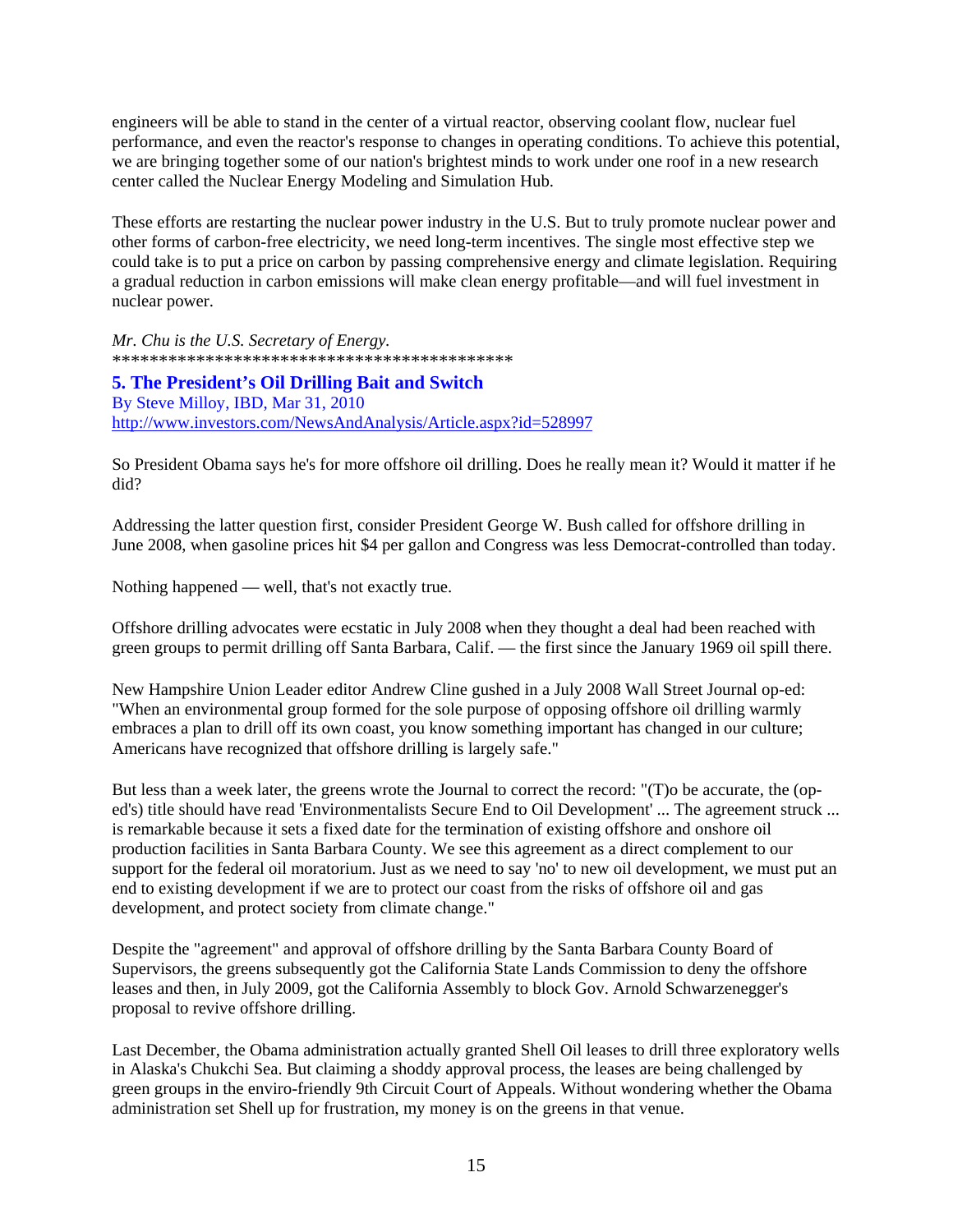The lesson here is that the greens oppose, and will use every tactic possible on the local, state and federal level to prevent, offshore drilling, regardless of what emanates from the Oval Office.

But then, there are many reasons to question the sincerity of Obama's rhetoric in the first place.

Despite campaign rhetoric about supporting more drilling, last fall the Obama administration canceled drilling leases in Utah previously granted by President Bush.

The leases were denied for the flimsiest reasons, including possible damage to the habitat of the sage grouse and avoiding the dust and noise pollution from drilling.

Next, and most important, President Obama needs both Republican and moderate Democrat support to get a much sought after cap-and-trade bill through the Senate.

Right now, South Carolina's Lindsey Graham is the only Republican interested in cap-and-trade. He wants to include increased oil and gas production and nuclear power.

President Obama no doubt hopes pro-oil drilling rhetoric will also help him win the support of other Senate swing votes, including Lisa Murkowski, R-Alaska, and Mary "Louisiana Purchase" Landrieu, D-La.

Finally, while announcing his drilling proposal, Obama spent the bulk of his time talking about how we need to use less oil and wean ourselves off oil altogether.

He spent little time talking about producing more oil. He limited his remarks to a proposal merely for more oil "exploration" — not to increasing production and supply.

Talk is cheap and President Obama knows that. Let's hope Senate Republicans and moderate Democrats know that too.

False promises about supporting oil drilling are bad enough, but it would be a travesty if they brought cap-and-trade.

• Milloy publishes JunkScience.com and is the author of "Green Hell: How Environmentalists Plan to Control Your Life and What You Can Do to Stop Them." \*\*\*\*\*\*\*\*\*\*\*\*\*\*\*\*\*\*\*\*\*\*\*\*\*\*\*\*\*\*\*\*\*\*\*\*\*\*\*\*\*\*

#### **6. Warming Is Just Latest Misuse of Science**

By Thomas Sowell, IBD, Mar 30, 2010 http://www.investors.com/NewsAndAnalysis/Article.aspx?id=528852

When ancient fossils of creatures that live on the ocean floor have been found in rock formations at the summit of Mount Everest, that ought to give us a clue that big changes in the earth are nothing new, and that huge changes have been going on long before human beings appeared on the scene.

The recent statement that the earth was warmer in the Middle Ages than it is today, made by the climate scientist who is at the heart of the recent scandal about "global warming" statistics, ought to at least give pause to those who are determined to believe that human beings must be the reason for "climate change."

Other climate scientists have pointed out before now that the earth has warmed and cooled many times over the centuries. Contrary to the impression created in much of the media and in politics, no one has denied that temperatures change, sometimes more than they are changing today.